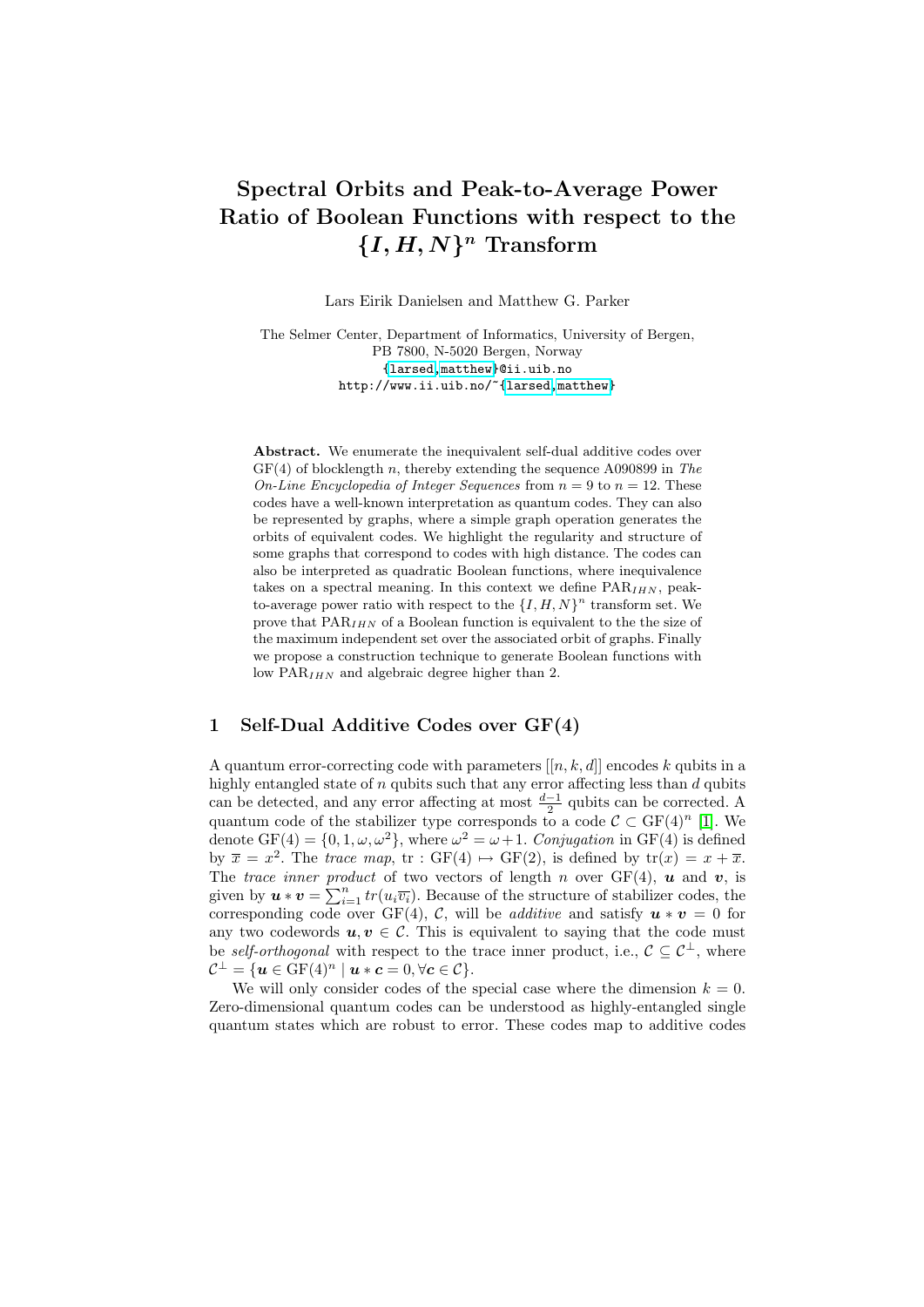over GF(4) which are *self-dual* [2],  $C = C^{\perp}$ . The number of inequivalent selfdual additive [co](#page-1-0)des ov[er](#page-1-1)  $GF(4)$  of blocklength n has been classified by Calderbank et al. [1] for  $n \leq 5$ , by Höhn [3] for  $n \leq 7$ , by Hein et al. [4] for  $n \leq 7$ , and by Glynn et al. [5] for  $n \leq 9$ . Moreover, Glynn has recently posted these results as sequence A090899 in The On-Line Encyclopedia of Integer Sequences [6]. We extend this sequence from  $n = 9$  to  $n = 12$  [bo](#page-15-0)th for indecomposable and decomposable codes as shown in table 1. Table 2 shows the number of inequivalent indecomposable codes by distance. The distance,  $d$ , of a self-dual additive code over  $GF(4)$ ,  $C$ , is the smallest weight (i.e., number of nonzero components) of any nonzero codeword in  $\mathcal{C}$ . A database of orbit representatives with information about orbit size, distance, and weight distribution is also available [7].

<span id="page-1-1"></span><span id="page-1-0"></span>**Table 1:** Number of Inequivalent Indecomposable  $(i_n)$  and (Possibly) Decomposable  $(t_n)$  Self-Dual Additive Codes Over GF(4)

|  |  |  |  | $\mid n \parallel 1 \mid 2 \mid 3 \mid 4 \mid 5 \mid 6 \mid 7 \mid 8 \mid 9 \mid 10$ |  |  |
|--|--|--|--|--------------------------------------------------------------------------------------|--|--|
|  |  |  |  |                                                                                      |  |  |
|  |  |  |  |                                                                                      |  |  |

Table 2: Number of Indecomposable Self-Dual Additive Codes Over GF(4) by Distance

| $\boldsymbol{n}$ | റ |  |   | 6 |    |     | 9   | 10    |        | 12        |
|------------------|---|--|---|---|----|-----|-----|-------|--------|-----------|
| 2                |   |  | 3 | 9 | 22 | 85  | 363 | 2,436 | 26,750 | 611,036   |
| 3                |   |  |   |   | 4  | 11  | 69  | 576   | 11,200 | 467,513   |
| 4                |   |  |   |   |    | 5   | 8   | 120   | 2,506  | 195,455   |
| 5                |   |  |   |   |    |     |     |       |        | 63        |
| 6                |   |  |   |   |    |     |     |       |        |           |
| Total            |   |  |   |   | 26 | 101 | 440 | 3,132 | 40,457 | 1,274,068 |

# 2 Graphs, Boolea[n](#page-15-1) Functions, [an](#page-15-2)d LC-[Eq](#page-15-3)uivalence

A se[lf-d](#page-15-4)ual additive code over  $GF(4)$  corresponds to a *graph state* [4] if its generator matrix, G, can be written as  $G = \Gamma + \omega I$ , where  $\Gamma$  is a symmetric matrix over  $GF(2)$  with zeros on the diagonal. The matrix  $\Gamma$  can be interpreted as the adjacency matrix of a simple undirected graph on  $n$  vertices. It has been shown by Schlingemann and Werner [8], Grassl et al. [9], Glynn [10], and Van den Nest et al. [11] that all stabilizer states can be transformed into an equivalent graph state. Thus all self-dual additive codes over GF(4) can be represented by graphs. These codes also have another interpretation as quadratic Boolean functions over  $n$  variables. A quadratic function,  $f$ , can be represented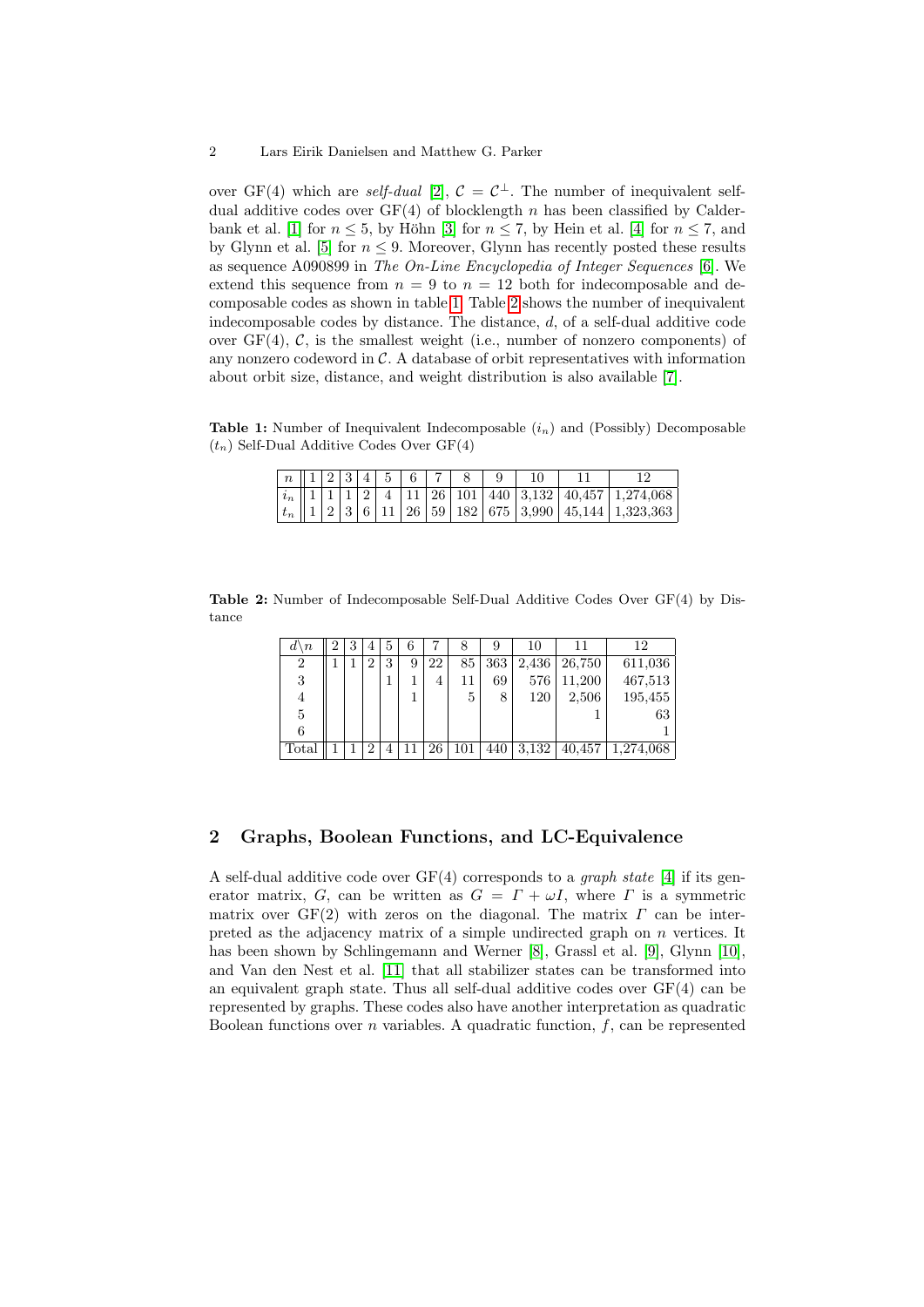by an adjacency matrix,  $\Gamma$ , where  $\Gamma_{i,j} = \Gamma_{j,i} = 1$  if  $x_i x_j$  occurs in f, and  $\Gamma_{i,j} = 0$ otherwise.

*Example 1.* A self-dual additive code over  $GF(4)$  with parameters  $[[6, 0, 4]]$  is generated by the generator matrix

$$
\begin{pmatrix}\n\omega & 0 & 0 & 1 & 1 & 1 \\
0 & \omega & 0 & \omega^2 & 1 & \omega \\
0 & 0 & \omega & \omega^2 & \omega & 1 \\
0 & 1 & 0 & \omega & \omega^2 & 1 \\
0 & 0 & 1 & \omega & 1 & \omega^2 \\
1 & \omega^2 & 0 & \omega & 0 & 0\n\end{pmatrix}
$$

.

We can transform the generator matrix into the following generator matrix of an equivalent code corresponding to a graph state,

$$
\begin{pmatrix}\n\omega & 0 & 0 & 1 & 1 & 1 \\
0 & \omega & 1 & 1 & 0 & 1 \\
0 & 1 & \omega & 1 & 1 & 0 \\
1 & 1 & 1 & \omega & 1 & 1 \\
1 & 0 & 1 & 1 & \omega & 0 \\
1 & 1 & 0 & 1 & 0 & \omega\n\end{pmatrix} = \Gamma + \omega I.
$$

<span id="page-2-0"></span> $\Gamma$  is the adjacency matrix of the graph shown in fig. 1(a). It can also be represented by the quadratic Boolean function  $f(x) = x_0x_3 + x_0x_4 + x_0x_5 + x_1x_2 +$  $x_1x_3 + x_1x_5 + x_2x_3 + x_2x_4 + x_3x_4 + x_3x_5.$ 



<span id="page-2-1"></span>Fig. 1: The LC Orbit of the [[6,0,4]] "Hexacode"

Recently, Glynn et al. [5,10] has re-formulated the primitive operations that map equivalent self-dual additive codes over  $GF(4)$  to each other as a single, primitive operation on the associated graphs. This symmetry operation is referred to as Vertex Neighbourhood Complementation (VNC). It was also discovered independently by Hein et al. [4] and by Van den Nest et al. [11]. The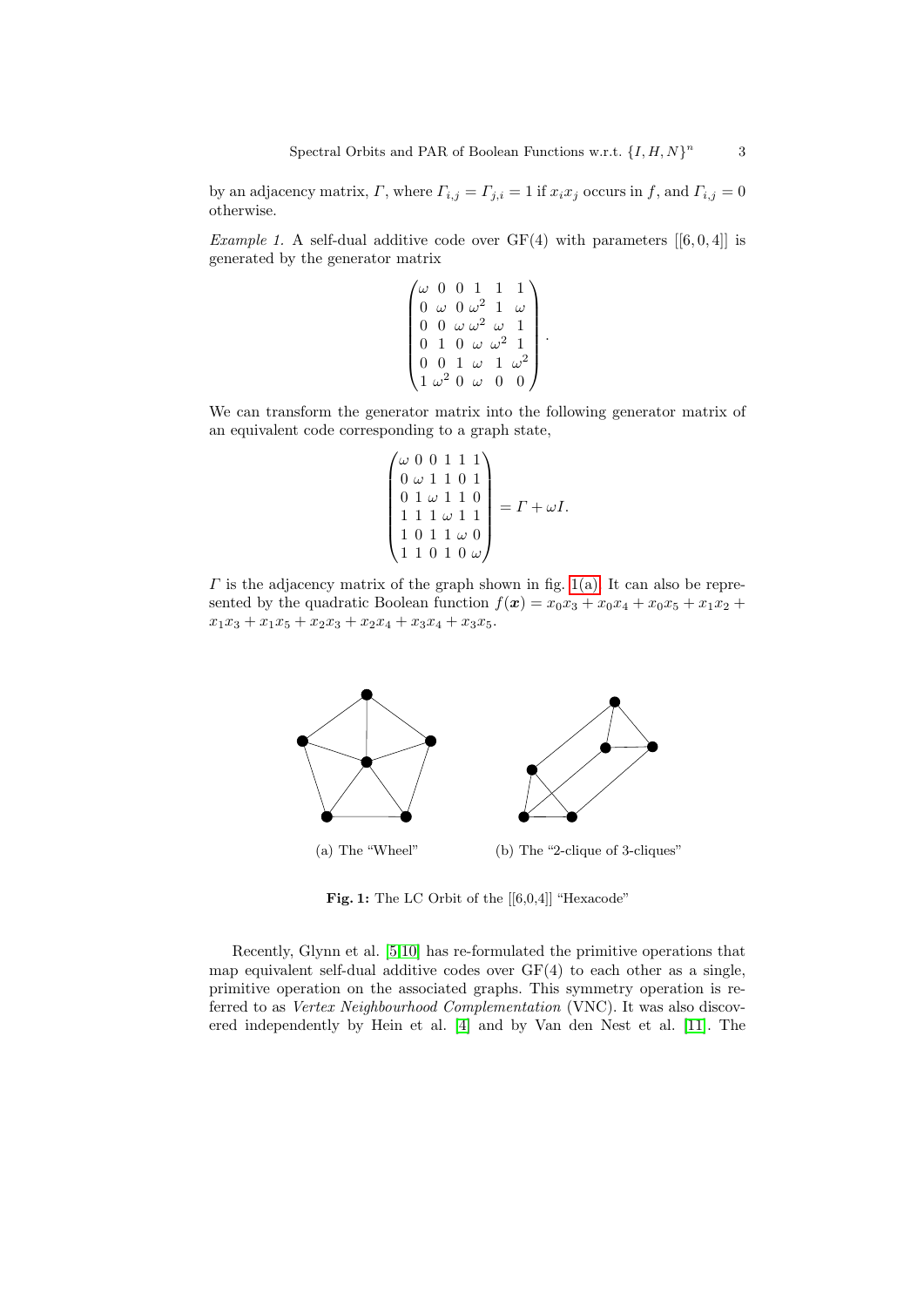identification of this problem as a question of establishing the local unitary [equ](#page-15-5)[iva](#page-15-6)lence between those quantum states that can be represented as graphs or Boolean functions was presented by Parker and Rijmen at SETA'01 [12]. Graphical representations have also been identified in the context of quantum codes by Schlingemann and Werner [8] and by Grassl et al. [9]. VNC is another name for Local Complementation (LC), referred to in the context of isotropic systems by Bouchet [13,14]. LC is defined as follows.

**Definit[io](#page-15-7)[n 1.](#page-15-3)** Given a graph  $G = (V, E)$  and a vertex  $v \in V$ . Let  $N_v \subset V$  be the neighbourhood of  $v$ , i.e., the set of vertices adjacent to  $v$ . The subgraph induced by  $N_v$  is complemented to obtain the LC image  $G^v$ .

It is easy to verify that  $(G^v)^v = G$ .

**Theorem 1 (Glynn et al. [5,10]).** Two graphs  $G$  and  $H$  correspond to equivalent self-dual additive codes over  $GF(4)$  iff there is a finite sequence of vertices  $v_1, v_2, \ldots, v_s$ , such that  $(((G^{v_1})^{v_2})^{v_1})^{v_s} = H$ .

The symmetry rule can also be described in terms of quadratic Boolean functions.

**Definition 2.** If the quadratic monomial  $x_i x_j$  occurs in the algebraic normal form of the quadratic Boolean function f, then  $x_i$  and  $x_j$  are mutual neighbours in the graph represented by f, as described by the  $n \times n$  symmetric adjacency matrix, Γ, where  $\Gamma_{i,j} = \Gamma_{j,i} = 1$  if  $x_i x_j$  occurs in f, and  $\Gamma_{i,j} = 0$  otherwise. The quadratic Boolean functions  $f$  and  $f'$  are LC equivalent if

$$
f'(\boldsymbol{x}) = f(\boldsymbol{x}) + \sum_{\substack{j,k \in N_a \\ j < k}} x_j x_k \pmod{2},
$$

where  $a \in \mathbb{Z}_n$  and  $N_a$  comprises the neighbours of  $x_a$  in the graph representation of  $f$ .

A finite number of repeated applications of the LC operation generates the orbit classes presented in this paper and, therefore, induces an equivalence between quadratic Boolean functi[on](#page-2-1)s. We henceforth refer to this equivalence as LCequivalence and the associated orbits as  $LC$  orbits. If the graph representations of two self-dual additive codes over GF([4\) a](#page-15-8)re isomorphic, they are also considered to be equivalent. This corresponds to a permutatio[n o](#page-1-0)f the labels of the vertices in the graph or the variables in the Boolean function. We only count members of an LC orbit up to isomorphism. As an example, fig. 1 shows the graph representation of the two only non-isomorphic members in the orbit of the  $[[6, 0, 4]]$  "Hexacode".

A recursive algorithm, incorporating the package nauty [15] to check for graph isomorphism, was used to generate the LC orbits enumerated in table 1. Only the LC orbits of indecomposable codes (corresponding to connected graphs) were generated, since all decomposable codes (corresponding to unconnected graphs) can easily be constructed by combining indecomposable codes of shorter lengths.

Consider, (a) self-dual additive codes over  $GF(4)$  of blocklength n, (b) pure quantum states of  $n$  qubits which are joint eigenvectors of a commuting set of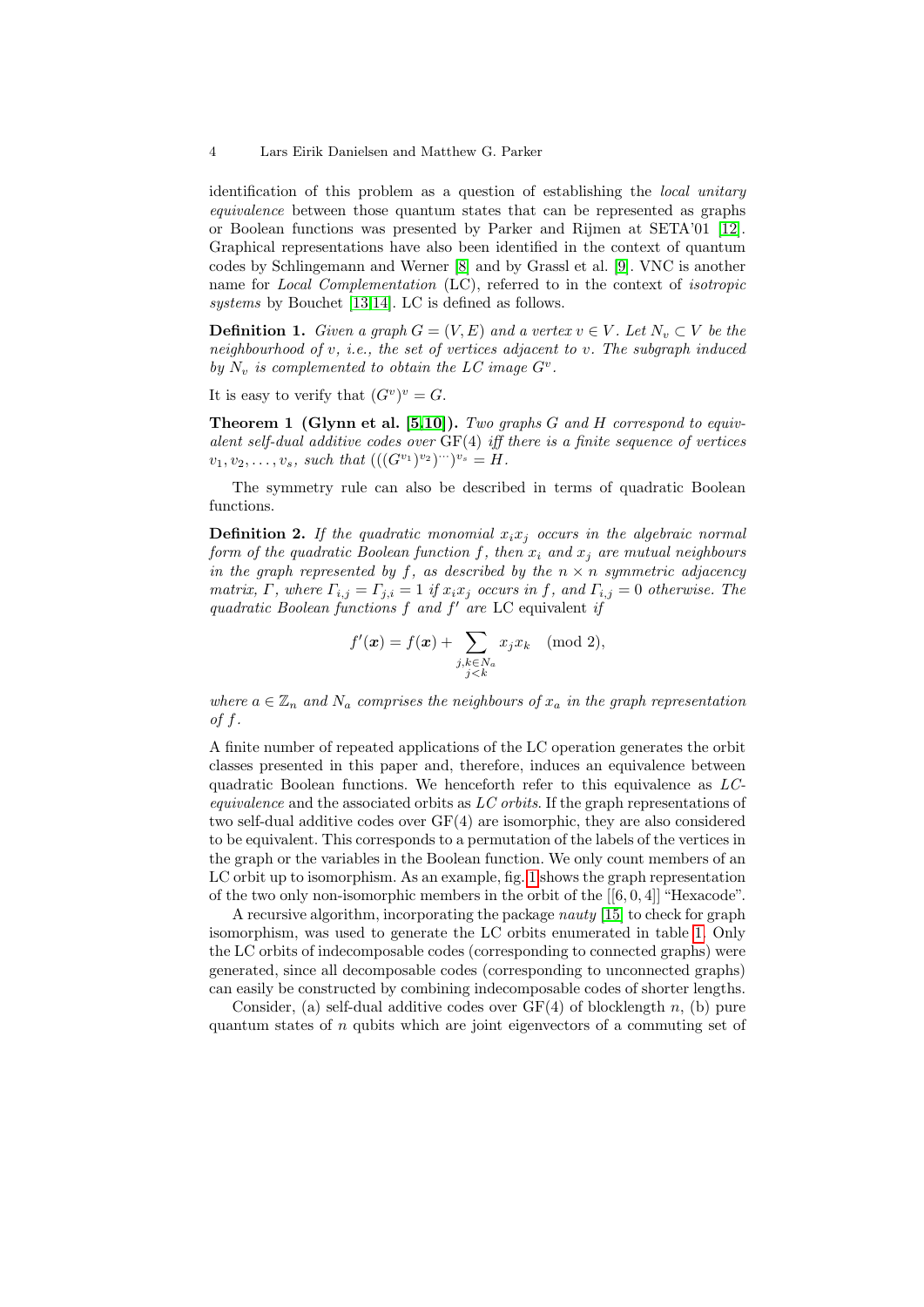operators from the Pauli Group  $[1]$ , (c) quadratic Boolean functions of n variables,  $(d)$  undirected graphs on *n* vertices. Then, under a suitable interpretation, we consider objects (a), (b), (c), and (d) to be mathematically identical.

#### 3 Regular Graph Structures

[A](#page-5-0)lthough a number of constructions for self-dual additive codes over GF(4) exist [5,16], it appears that the underlying symmetr[y o](#page-15-9)f their associated graphs has not been identified or exploited to any great extent. We highlight the regularity and structure of some graphs that corres[pon](#page-5-0)d to self-dual additive codes over GF(4) with high distance. Of particular interest are the highly regular "nested clique" graphs. Fig. 2 shows a few examples of such graphs. There is an upper bound on the possible distance of self-dual additive codes over  $GF(4)$  [2]. Codes that meet this bound are called extremal. Other bounds on the distance also exist [1,17]. Of the codes corresponding to graphs shown in fig. 2, the  $[[6, 0, 4]]$ ,  $[[12, 0, 6]],$  and  $[[20, 0, 8]]$  codes are extremal. To find the "nested clique" graph representations, one may search through the appropriate LC orbits. Also note that all "nested clique" graphs we have identified so far have circulant adjacency matrices. An exhaustive search of all graphs with circulant adjacency matrices of up to 30 vertices has been performed.

If d is the distance of a self-dual additive code over  $GF(4)$ , then every vertex in the corresponding graph must have a vertex degree of at least  $d-1$ . This follows from the fact that a vertex with degree  $\delta$  corresponds to a row in the generator matrix, and therefore a codeword, of weight  $\delta+1$ . All the graphs shown in fig. 2 satisfy the minimum possible regular vertex degree for the given distance. Some extremal self-dual additive codes over GF(4) do not have any regular graph representation, for example the unique  $[[11, 0, 5]]$  and  $[[18, 0, 8]]$  codes. For codes of length above 25 and distance higher than 8 the graph structures get more complicated. For example, with a non-exhaustive search, we did not find a graph representation of a [[30, 0, 12]] code with regular vertex degree lower than 15.

# 4 The  $\{I, H, N\}^n$  Transform

LC-equivalence between two graphs can be interpreted as an equivalence between the generalised Fourier spectra of the two associated Boolean functions.

#### Definition 3. Let

$$
I=\begin{pmatrix} 1 \ 0 \\ 0 \ 1 \end{pmatrix}, \quad H=\frac{1}{\sqrt{2}}\begin{pmatrix} 1 \ 1 \\ 1 \ -1 \end{pmatrix}, \quad N=\frac{1}{\sqrt{2}}\begin{pmatrix} 1 \ i \\ 1 \ -i \end{pmatrix},
$$

where  $i^2 = -1$ , be the Identity, Hadamard, and Negahadamard kernels, respectively.

These are *unitary* matrices, i.e.,  $II^{\dagger} = HH^{\dagger} = NN^{\dagger} = I$ , where  $\dagger$  means *conju*gate transpose. Let f be a Boolean function on n variables and  $s = 2^{-\frac{n}{2}}(-1)^{f(x)}$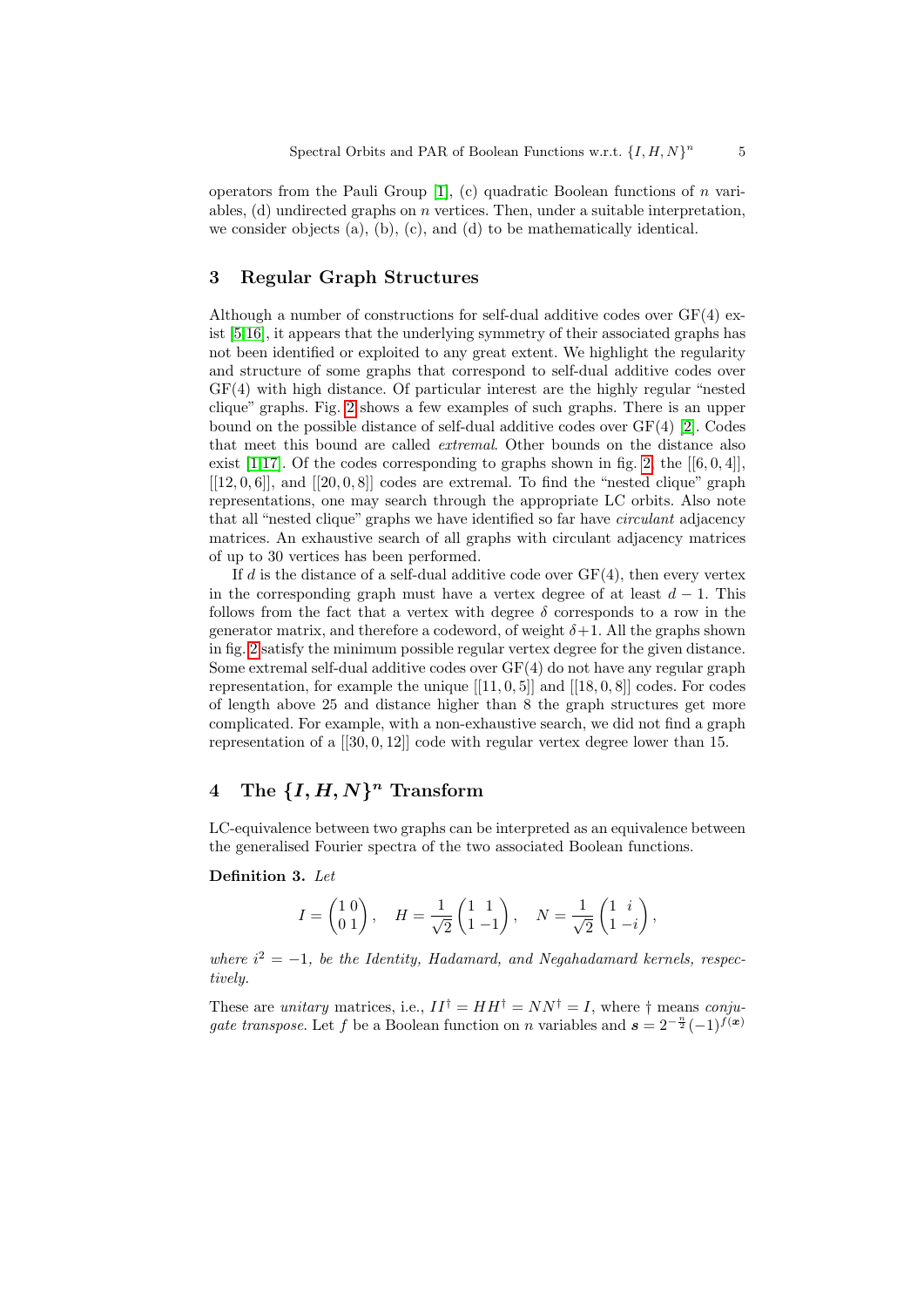





(a) The  $[[6, 0, 4]]$ "2-clique of 3-cliques"

(b) The [[12, 0, 6]] "3-clique of 4-cliques"

(c) The  $[[18, 0, 6]]$ "2-clique of 3-cliques of 3-cliques"



(d) The  $\left[\left[20,0,8\right]\right]$ "5-clique of 4-cliques" (e) The  $\left[ [ 25, 0, 8 ] \right]$ "5-clique of 5-cliques"

<span id="page-5-0"></span>Fig. 2: "Nested Clique" Graphs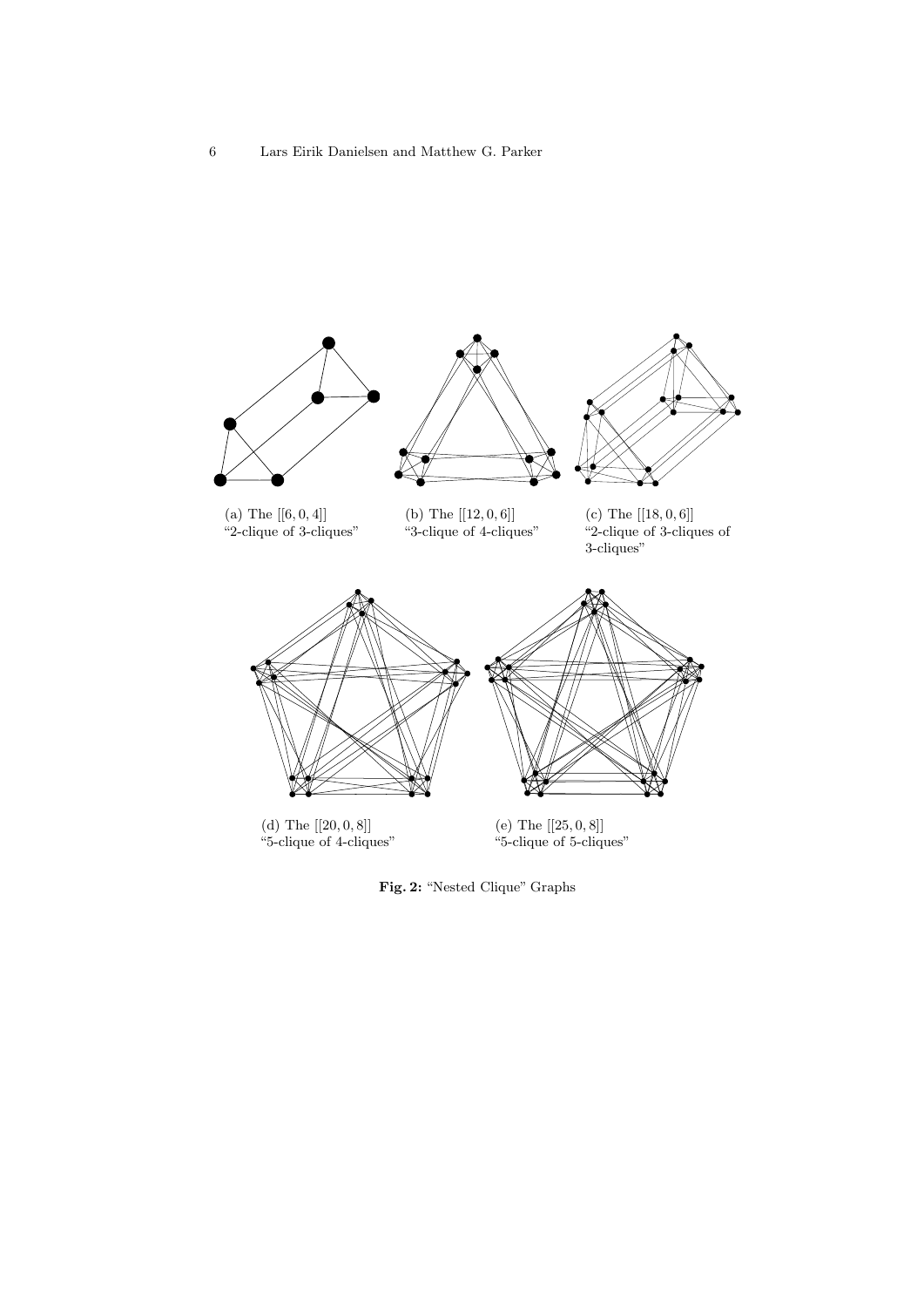be a vector of length  $2^n$ . Let  $s_j$ , where  $j \in \mathbb{Z}_{2^n}$ , be the jth coordinate of s. Let  $U = U_0 \otimes U_1 \otimes \cdots \otimes U_{n-1}$  where  $U_k \in \{I, H, N\}$ , and  $\otimes$  is the tensor product (or Kronecker product) defined as

$$
A \otimes B = \begin{pmatrix} a_{00}B & a_{01}B & \cdots \\ a_{10}B & a_{11}B & \cdots \\ \vdots & \vdots & \ddots \end{pmatrix}.
$$

Let  $S = Us$  for any of the  $3^n$  valid choices of the  $2^n \times 2^n$  transform U. Then the set of  $3^n$  vectors,  $S$ , is a multispectra with respect to the transform set, U, with  $3^n2^n$  spectral points. We refer to this multispectra as the spectrum with respect to the  $\{I, H, N\}^n$  transform. (Using a similar terminology, the spectrum with respect to the  ${H}^n$  transform would simply be the well-known Walsh-Hadamard spectrum). It can be shown that the  $\{I, H, N\}^n$  spectrum of an LC orbit is invari[ant](#page-15-10) to within coefficient permutation. Moreover if, for a specific choice of U, S is flat (i.e.,  $|S_i| = |S_j|, \forall i, j$ ), then we can write  $S = v^{4f'(\mathbf{x}) + h(\mathbf{x})}$ , where f' is a Boolean function, h is any function from  $\mathbb{Z}_2^n$  to  $\mathbb{Z}_8$ , and  $v^4 = -1$ . If the algebraic degree of  $h(x)$  is  $\leq 1$ , we can always eliminate  $h(x)$  by postmultiplication by a tensor product [of m](#page-15-10)atrices from  $\mathcal{D}$ , the set of  $2 \times 2$  diagonal and anti-diagonal unitary matrices [18], an operation that will never change the spectral coefficient magnitudes. Let  $M$  be the multiset of  $f'$  existing within the  $\{I, H, N\}^n$  spectrum for the subcases where  $h(x)$  is of algebraic degree  $\leq 1$ . The  $\{I, H, N\}^n$ -orbit of f is then the set of distinct members of M. In particular, if f is quadratic then the  $\{I, H, N\}$ <sup>n</sup>-orbit is the LC orbit [18].

*Example 2.* We look at the function  $f(x) = x_0x_1 + x_0x_2$ . The corresponding bipolar vector, ignoring the normalization factor, is

$$
\mathbf{s} = (-1)^{f(\mathbf{x})} = (1, 1, 1, -1, 1, -1, 1, 1)^T.
$$

We choose the transform  $U = N \otimes I \otimes I$  and get the result

$$
S = Us = (v, v^7, v^7, v, v^7, v, v, v^7)^T, v^4 = -1.
$$

We observe that  $|S_i| = 1$ ,  $\forall i$ , which means that S is flat and can be expressed as

$$
S = v^{4(x_0x_1+x_0x_2+x_1x_2)+(6x_0+6x_1+6x_2+1)}.
$$

We observe that  $h(x)$ , the terms that are not divisible by 4, are all linear or constant. We can therefore eliminate  $h(x)$ , in this case by using the transform

$$
D = \begin{pmatrix} 1 & 0 \\ 0 & i \end{pmatrix} \otimes \begin{pmatrix} 1 & 0 \\ 0 & i \end{pmatrix} \otimes \begin{pmatrix} v^7 & 0 \\ 0 & v \end{pmatrix}.
$$

We get the result

$$
D\mathbf{S} = (-1)^{x_0 x_1 + x_0 x_2 + x_1 x_2},
$$

and thus  $f'(\mathbf{x}) = x_0 x_1 + x_0 x_2 + x_1 x_2$ . The functions f and f' are in the same  $\{I, H, N\}^n$  orbit, and since they are quadratic functions, the same LC orbit. This can be verified by applying the LC operation to the vertex corresponding to the variable  $x_0$  in the graph representation of either function.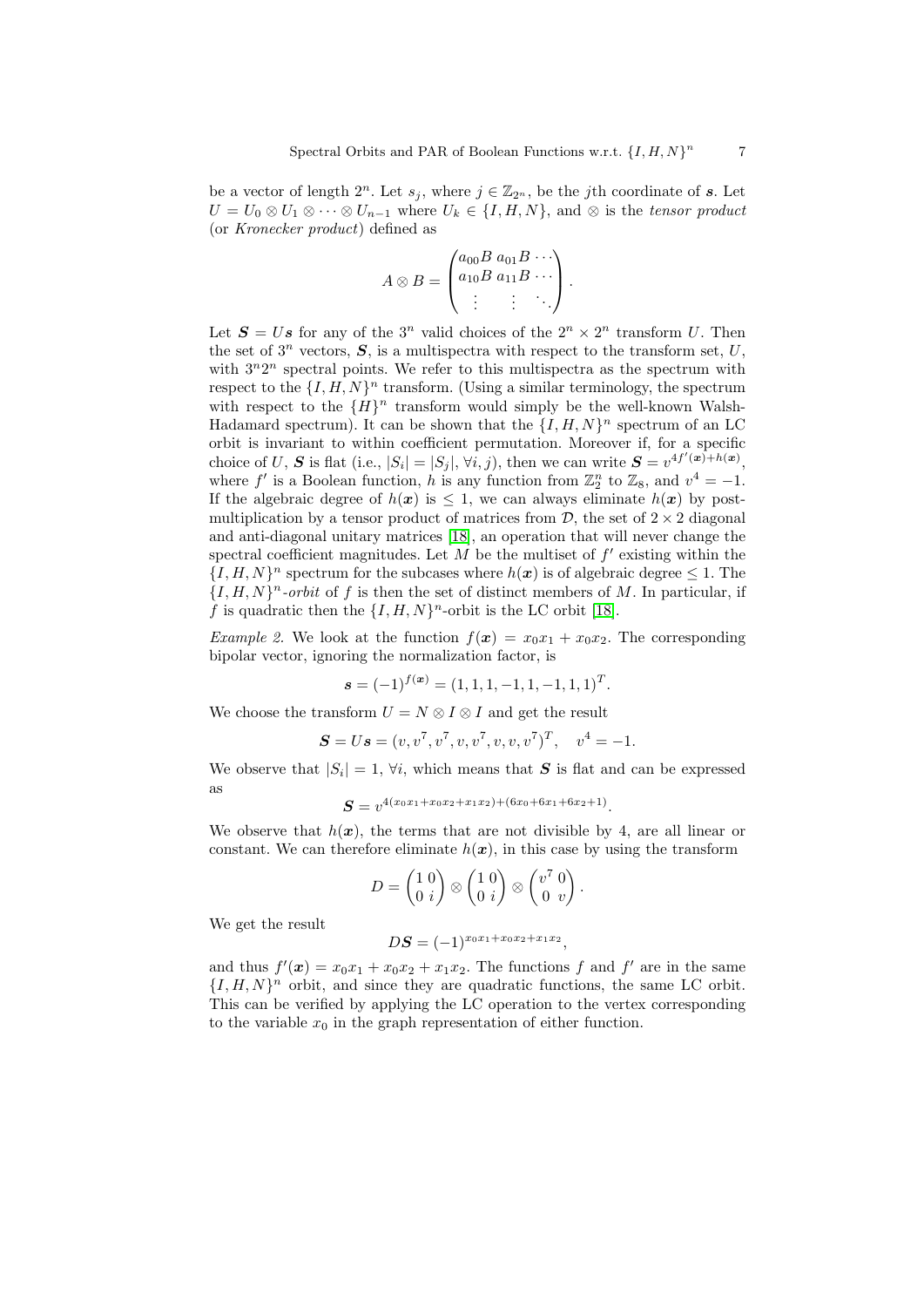# 5 Peak-to-Average Power Ratio w.r.t.  $\{I, H, N\}^n$

Definition 4. The peak-to-average power ratio of a vector,  $s$ , with respect to the  $\{I, H, N\}^n$  transform [19] is

$$
\mathrm{PAR}_{IHN}(s) = 2^n \max_{\substack{\forall U \in \{I, H, N\}^n \\ \forall k \in \mathbb{Z}_{2^n}}} |S_k|^2, \quad \text{where } S = Us.
$$

If a vector, s, has a completely flat  $\{I, H, N\}^n$  spectrum (which is impossible) then PAR<sub>IHN</sub>(s) = 1. If  $s = 2^{-\frac{n}{2}}(1,1,\ldots,1,1)$  then PAR<sub>IHN</sub>(s) = 2<sup>n</sup>. A typical vector, s, will have a  $PAR_{IHN}(s)$  somewhere between these extremes. For quadratic functions,  $PAR_{IHN}$  will always be a power of 2. The PAR of s can be alternatively expressed in terms of the generalised nonlinearity [19],

$$
\gamma(f) = 2^{\frac{n}{2}-1} \left( 2^{\frac{n}{2}} - \sqrt{\text{PAR}_{IHN}(s)} \right),
$$

but in this paper we use the PAR measure. Let  $s = 2^{-\frac{n}{2}}(-1)^{f(x)}$ , as before. When we talk about the  $PAR_{IHN}$  of f or its associated graph  $G$ , we mean  $PAR_{IHN}(s)$ . It is desirable to find Boolean functions with high generalised nonlinearity and therefore [low](#page-15-12)  $PAR_{IHN}$  [20].  $PAR_{IHN}$  is an invariant of the  $\{I, H, N\}^n$  orbit and, in particular, the LC orbit. We observe that Boolean functions from LC orbits associated with self-dual additive codes over GF(4) with high distance typically have low  $PAR_{IHN}$ . This is not surprising as the distance of a quantum code has been shown to be equal to the recently defined Aperiodic Propagation Criteria distance (APC distance) [20] of the associated quadratic Boolean function, and APC is derived from the aperiodic autocorrelation which is, in turn, the autocorrelation "dual" of the spectra with respect to  $\{I, H, N\}^n$ . Table 3 shows PAR<sub>IHN</sub> values for every LC orbit representative for  $n \leq 12$ .

Table 3:  $PAR<sub>IHN</sub>$  of LC Orbit Representatives

| $\boldsymbol{n}$ |   |   |                |        | Number of orbits with specified $\text{PAR}_{IHN}$ |         |        |       |                   |      |      |
|------------------|---|---|----------------|--------|----------------------------------------------------|---------|--------|-------|-------------------|------|------|
|                  | 2 | 4 | 8              | 16     | 32                                                 | 64      | 128    | 256   | $\vert 512 \vert$ | 1024 | 2048 |
| 1                | 1 |   |                |        |                                                    |         |        |       |                   |      |      |
| $\sqrt{2}$       | 1 |   |                |        |                                                    |         |        |       |                   |      |      |
| 3                |   | 1 |                |        |                                                    |         |        |       |                   |      |      |
| $\overline{4}$   |   |   | 1              |        |                                                    |         |        |       |                   |      |      |
| $\overline{5}$   |   | 1 | $\overline{2}$ | 1      |                                                    |         |        |       |                   |      |      |
| 6                |   | 1 | 5              | 4      |                                                    |         |        |       |                   |      |      |
| $\overline{7}$   |   |   | 6              | 14     | 5                                                  | 1       |        |       |                   |      |      |
| 8                |   |   | 9              | 52     | 32                                                 | 7       |        |       |                   |      |      |
| 9                |   |   | $\overline{2}$ | 156    | 212                                                | 60      | 9      |       |                   |      |      |
| 10               |   |   | 1              | 624    | 1,753                                              | 639     | 103    | 11    | 1                 |      |      |
| 11               |   |   |                | 3,184  | 25,018                                             | 10,500  | 1,578  | 163   | 13                | 1    |      |
| 12               |   |   |                | 12,323 | 834,256                                            | 380,722 | 43,013 | 3,488 | 249               | 16   |      |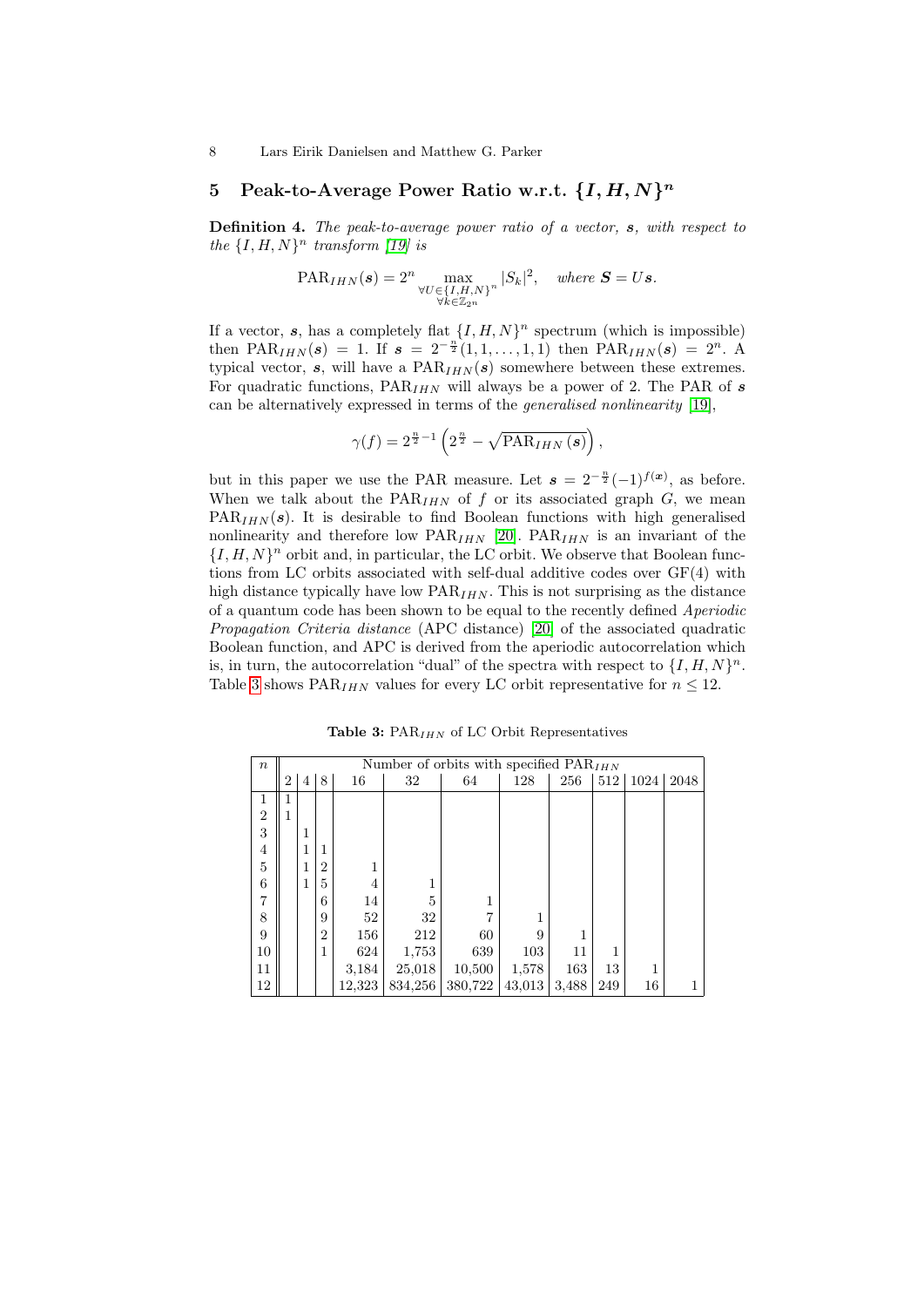**Definition 5.** Let  $\alpha(G)$  be the independence number of a graph G, i.e., the size of the maximum independent set in  $G$ . Let  $[G]$  be the set of all graphs in the LC orbit of G. We then define  $\lambda(G) = \max_{H \in [G]} \alpha(H)$ , i.e., the size of the maximum independent set over all graphs in the LC orbit of G.

<span id="page-8-0"></span>Co[ns](#page-8-0)ider as an example the Hexacode which has two non-isomorphic graphs in its orbit (see fig. 1). It is evident that the size of the largest independent set of each graph is 2, so  $\lambda = 2$ . The values of  $\lambda$  for all LC orbits for  $n \leq 12$  clearly show that  $\lambda$  and d, the distance of the associated self-dual additive code over  $GF(4)$ , are related. LC orbits associated with codes with high distance typically have small values for  $\lambda$ . Table 4 summarises this observation by giving the ranges of  $\lambda$ observed for all LC orbits associated with codes of given lengths and distances. For instance,  $[[12, 0, 2]]$  codes exist with any value of  $\lambda$  between 4 and 11, while  $[[12, 0, 5]]$  and  $[[12, 0, 6]]$  codes only exist with  $\lambda = 4$ .

Table 4: Range of Maximum Independent Set Size

| d | Range of $\lambda$ for specified n |         |     |          |         |         |         |         |          |         |
|---|------------------------------------|---------|-----|----------|---------|---------|---------|---------|----------|---------|
|   |                                    |         | b.  |          |         |         |         |         |          | 12      |
|   |                                    | $2.3\,$ | 3,4 | $3 - 5$  | $3 - 6$ | $3 - 7$ | $4 - 8$ | $4 - 9$ | $4 - 10$ |         |
| 3 |                                    |         | 2   | 3        | 3.4     | 3,4     | $3 - 5$ | $4 - 6$ |          |         |
|   |                                    |         |     | $\bf{2}$ |         | 3,4     | 3,4     | $3 - 5$ |          | $4 - i$ |
| 5 |                                    |         |     |          |         |         |         |         |          |         |
| 6 |                                    |         |     |          |         |         |         |         |          |         |

**Definition 6.** Let  $\Lambda_n$  be the minimum value of  $\lambda$  over all LC orbits with n vertices.

From table 4 we observe that  $\Lambda_n = 2$  for n from 3 to 6,  $\Lambda_n = 3$  for n from 7 to 10, and  $\Lambda_n = 4$  when *n* is 11 or 12.

**Theorem 2.**  $\Lambda_{n+1} \geq \Lambda_n$ , *i.e.*,  $\Lambda_n$  *is monotonically nondecreasing when the* number of vertices is increasing.

*Proof.* Consider a graph  $G = (V, E)$  with  $n + 1$  vertices. Select a vertex v and let  $G'$  be the induced subgraph on the n vertices  $V \setminus \{v\}$ . We generate the LCorbit of  $G'$ . The LC operations may add or remove edges between  $G'$  and  $v$ , but the presence of  $v$  does not affect the LC orbit of  $G'$ . The size of the largest independent set in the LC orbit of  $G'$  is at least  $\Lambda_n$ . This is also an independent set in the LC orbit of G, so  $\Lambda_{n+1} \geq \Lambda_n$  $\Lambda_{n+1} \geq \Lambda_n$  $\Lambda_{n+1} \geq \Lambda_n$ .

A very loose lower bound on  $\Lambda_n$  can also be given. Consider a graph containing a clique of size k. It is easy to see that an LC operation on any vertex in the clique will produce an independent set of size  $k - 1$ . Thus the maximum clique in an LC orbit, where the largest independent set has size  $\lambda$ , can not be larger than  $\lambda + 1$ . If r is the Ramsey number  $R(k, k + 1)$  [21], then it is guaranteed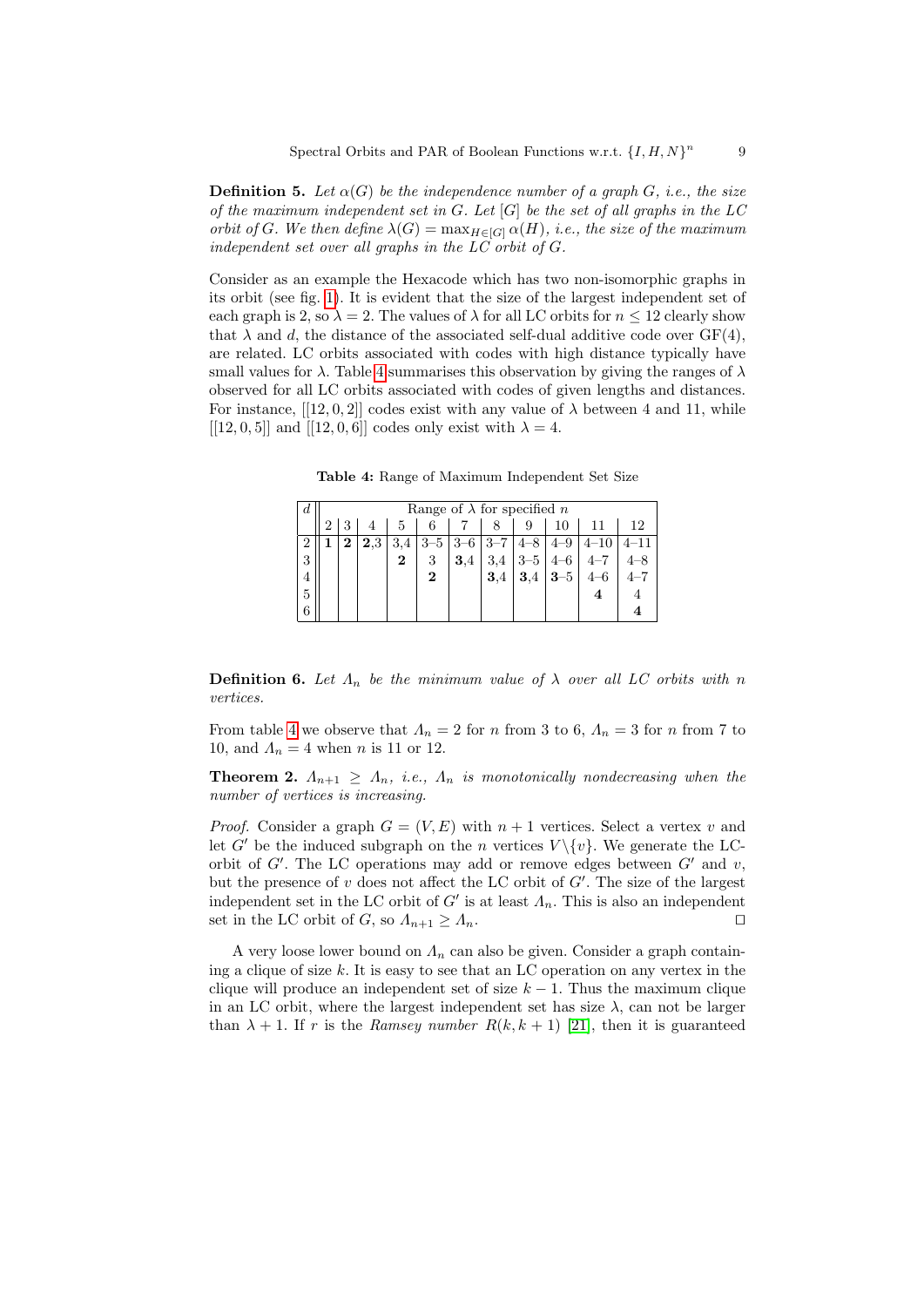that all simple undirected graphs with minimum  $r$  vertices will have either an independent set of size [k](#page-9-0) or a clique of size  $k + 1$ . It follows that all LC orbits with at least r vertices must have  $\lambda \geq k$ . Thus  $\Lambda_n \geq k$  for  $n \geq r$ . For instance,  $R(3, 4) = 9$ , so LC orbits with at least 9 vertices can not have  $\lambda$  smaller than 3.

<span id="page-9-0"></span>For  $n > 12$ , we have computed the value of  $\lambda$  for some graphs corresponding to self-dual additive codes over GF(4) with high distance. This gives us upper bounds on the value of  $\Lambda_n$ , as shown in table 5. The bounds on  $\Lambda_{13}$  and  $\Lambda_{14}$  are tight, since  $\Lambda_{12} = 4$  and  $\Lambda_{n+1} \geq \Lambda_n$ .

**Table 5:** Upper Bounds on  $\Lambda_n$ 

|                                          | $\ 13\ 14\ 15\ 16\ 17\ 18\ 19\ 20\ 21$ |  |  |  |  |
|------------------------------------------|----------------------------------------|--|--|--|--|
| $A_n \leq   4  4  5  5  5  6  6  6  9  $ |                                        |  |  |  |  |

<span id="page-9-1"></span>For  $n = 10$ , there is a unique LC orbit that satisfies, optimally,  $\lambda = 3$ ,  $PAR<sub>IHN</sub> = 8$  and  $d = 4$ . One of the graphs in this orbit is the *graph complement* of the "double 5-cycle" graph, shown in fig. 3.



Fig. 3: The "Double 5-Cycle" Graph

**Theorem 3 (Parker and Rijmen [12]).** Given a graph  $G = (V, E)$  with a maxi[mu](#page-15-14)m independent set  $A \subset V$ ,  $|A| = \alpha(G)$ . Let  $\mathbf{s} = (-1)^{f(\mathbf{x})}$ , where  $f(\mathbf{x})$ [i](#page-16-0)s the boolean function representation of G. Let  $U = \bigotimes_{i \in A} H_i \bigotimes_{i \notin A} I_i$ , i.e., the transform applying H to variables corresponding to vertices  $v \in A$  and I to all other variables. Then  $\max_{\forall k \in \mathbb{Z}_{2^n}} |S_k|^2 = 2^{\alpha(G)}$ , where  $S = Us$ .

<span id="page-9-2"></span>Arratia et [al. \[](#page-16-0)22] introduced the *interlace polynomial*  $q(G, z)$  of a graph G. Aigner and van der Holst [23] later introduced the interlace polynomial  $Q(G, z)$ . Riera and Parker [24] showed that  $q(G, z)$  is related to the  $\{I, H\}^n$  spectra of the quadratic boolean function corresponding to  $G$ , and that  $Q(G, z)$  is related to the  $\{I, H, N\}^n$  spectra.

<span id="page-9-3"></span>Theorem 4 (Riera and Parker [24]). Let f be a quadratic boolean function and G its associated graph. Then  $PAR_{IHN}$  of f is equal to  $2^{\text{deg }Q(G,z)}$ , where deg  $Q(G, z)$  is the degree of the interlace polynomial  $Q(G, z)$ .

Theorem 5. If the maximum independent set over all graphs in the LC orbit [G] has size  $\lambda(G)$ , then all functions corresponding to graphs in the orbit will have  $PAR_{IHN} = 2^{\lambda(G)}$ .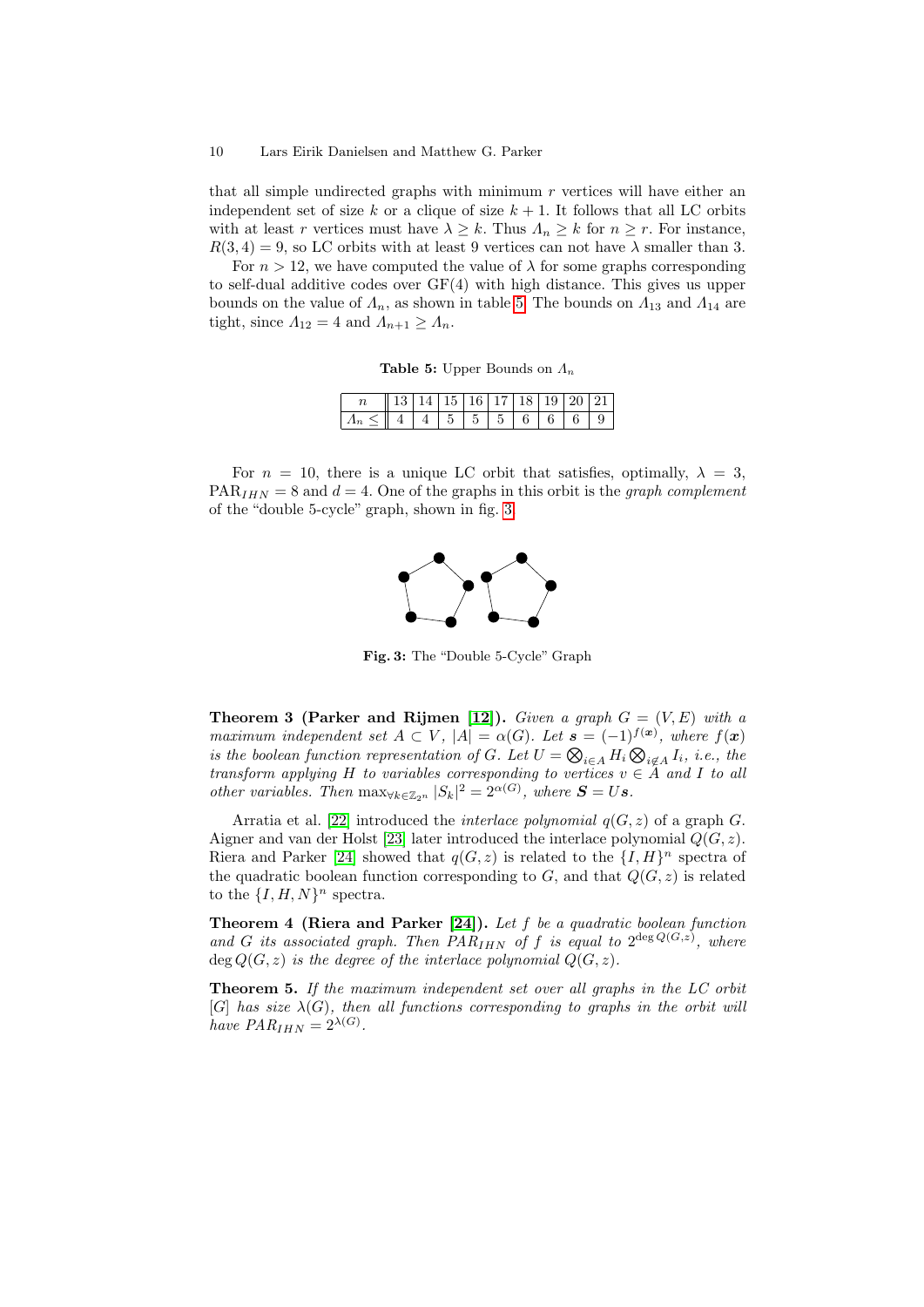*Proof.* Let us for [b](#page-9-2)revity define  $P(G) = \text{PAR}_{IHN}(s)$ , where  $s = 2^{-\frac{n}{2}}(-1)^{f(x)}$ , [a](#page-15-14)nd  $f(x)$  is the boolean function representation of G. From theorem 3 it follows that  $P(G) \geq 2^{\lambda(G)}$ . Choose  $H = (V, E) \in [G]$  with  $\alpha(H) = \lambda(G)$ . If  $|V| = 1$ or 2, the theorem is true. We will prove the theorem for  $n > 2$  by induction on |V|. We will show that  $P(H) \leq 2^{\alpha(H)}$ , which is equivalent to saying that  $P(G) \leq 2^{\lambda(G)}$ . It follows from theorem 4 and the definition of  $Q(H, z)$  by Aigner and van der Holst [23] that  $P(H) = \max\{P(H\setminus u), P(H^u\setminus u), P(((H^u)^v)^u\setminus u)\}.$ (We recall that  $H^u$  denotes the LC operation on vertex u of H.) Assume, by induction hypothesis, that  $P(H\setminus u) = 2^{\lambda(H\setminus u)}$ . Therefore,  $P(H\setminus u) = 2^{\alpha(K\setminus u)}$  for some  $K\setminus u \in [H\setminus u]$ . Note that  $K\setminus u \in [H\setminus u]$  implies  $K \in [H]$ . It must then be true that  $\alpha(K\setminus u) \leq \alpha(K) \leq \alpha(H)$ , and it follows that  $P(H\setminus u) \leq 2^{\alpha(H)}$ . Similar arguments hold for  $P(H^u\backslash u)$  and  $P(((H^u)^v)^u\backslash u)$ , so  $P(H) \leq 2^{\alpha(H)}$  $\Box$ 

As an example, the Hexacode has  $\lambda = 2$  and therefore  $PAR_{IHN} = 2^2 = 4$ .

Corollary 1. Any quadratic Boolean function on n or more variables must have  $PAR_{IHN} \geq 2^{A_n}.$ 

**Definition 7.**  $PAR_{IH}$  is the peak-to-average power ratio with respect to the transform set  $\{I, H\}$ <sup>n</sup>, otherwise defined in the same way as  $PAR_{IHN}$ .

**Definition 8.** PAR<sub>l</sub> is the peak-to-average power ratio with respect to the infinite transform set  $\{U\}^n$ , consisting of matrices of the form

$$
U = \begin{pmatrix} \cos \theta & \sin \theta e^{i\phi} \\ \sin \theta & -\cos \theta e^{i\phi} \end{pmatrix},
$$

<span id="page-10-0"></span>where  $i^2 = -1$ , and  $\theta$  and  $\phi$  can take any real values.  $\{U\}$  comprises all  $2 \times 2$ unitary transforms to within a post-multiplication by a matrix from D, the set of  $2 \times 2$  diagonal and anti-diagonal unitary m[at](#page-9-3)rices[.](#page-10-0)

**Theorem 6 (Parker and Rijmen [12]).** If s corresponds to a bipartite graph, then  $PAR_l(s) = PAR_{lH}(s)$ .

It is obvious that  $\{I, H\}^n \subset \{I, H, N\}^n \subset \{U\}^n$ , and therefore that  $\text{PAR}_{IH} \leq$  $\text{PAR}_{IHN} \leq \text{PAR}_{l}$ . W[e th](#page-15-15)en get the following corollary of theorems 5 and 6.

**Corollary 2.** If an  $LC$  orbit,  $[G]$ , contains a bipartite graph, then all functions corresponding to graphs in the orbit will have  $PAR_l = 2^{\lambda(G)}$ .

Thus, all LC orbits with a bipartite member have  $PAR_{IHN} = PAR_l$ . Note that these orbits will always have  $\text{PAR}_l \geq 2^{\left\lceil \frac{n}{2} \right\rceil}$  [12] and that the fraction of LC orbits which have a bipartite member appears to decrease exponentially as the number of vertices increases. In the general case,  $PAR_{IHN}$  is only a lower bound on  $\text{PAR}_l$ . For example, the Hexacode has  $\text{PAR}_{IHN} = 4$ , but a tighter lower bound on PAR<sub>l</sub> is 4.486 [12]. (This bound has later been improved to 5.103 [25].)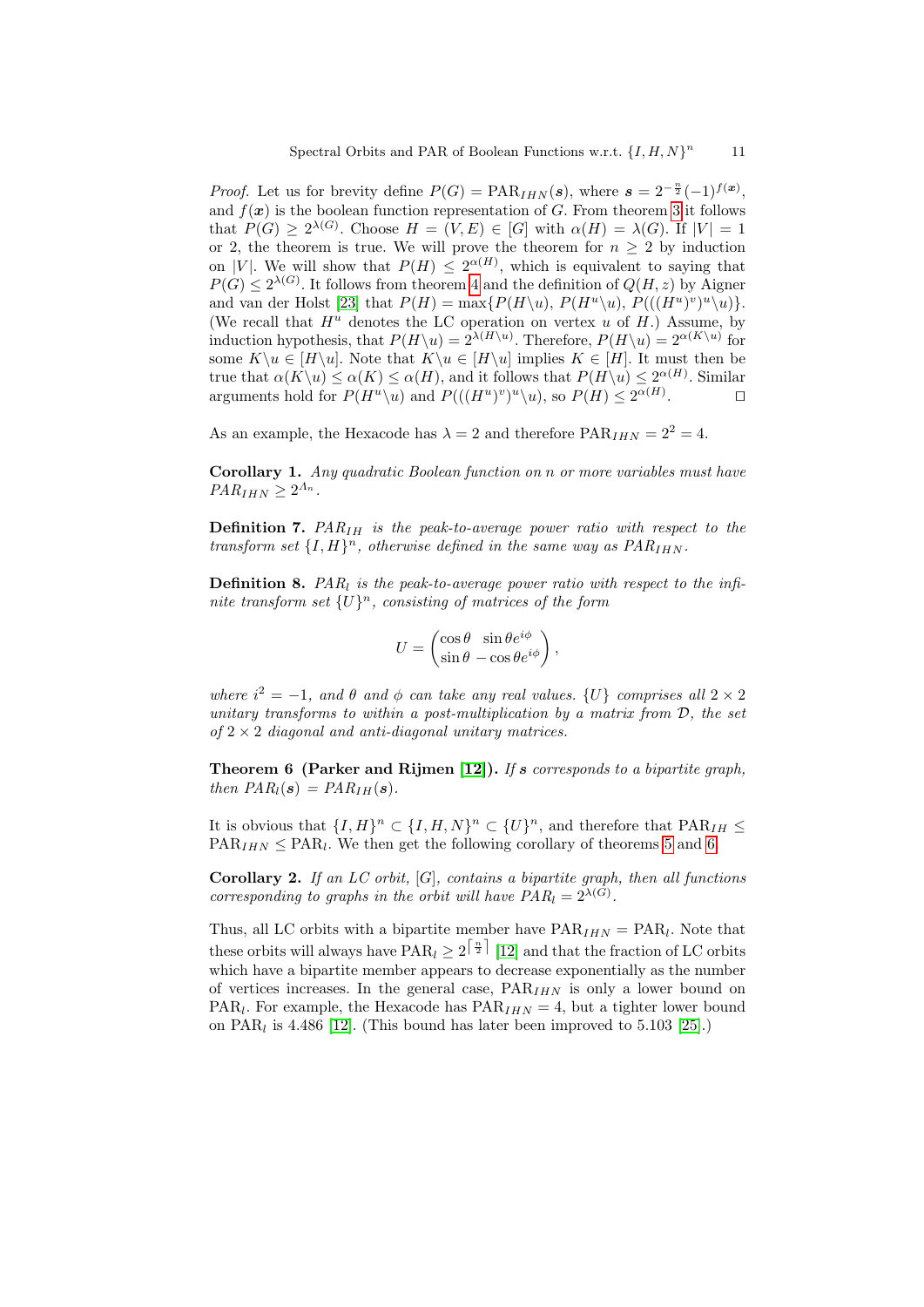# 6 Construction for Low  $\text{PAR}_{IHN}$

So far we have only considered *quadratic* Boolean functions which correspond to graphs and self-dual additive codes over GF(4). For cryptographic purposes, we are interested in Boolean functions of degree higher than 2. Such functions can be represented by hypergraphs, but they do not correspond to quantum stabilizer codes or self-dual additive codes over GF(4). A non-quadratic Boolean function,  $f(x)$ , can, however, be interpreted as a quantum state described by the probability distribution vector  $s = 2^{-\frac{n}{2}}(-1)^{f(x)}$ . A single quantum state corresponds to a quantum code of dimension zero whose distance is the APC distance [20]. The APC distance is the weight of the minimum weight quantum error operator that gives an errored state not orthogonal to the original state and therefore not guaranteed to be detectable.

We are interested in finding Boolean functions of algebraic degree greater than 2 with low  $PAR_{IHN}$ , but exhaustive searching becomes infeasible with m[ore](#page-11-0) than a few variables. We therefore propose a construction technique for nonquadratic Boolean functions with low  $PAR_{IHN}$  using the best quadratic functions as building blocks. Before we describe our construction we must first state what we mean by "low  $\text{PAR}_{IHN}$ ". For  $n = 6$  to  $n = 10$  we computed  $\text{PAR}_{IHN}$  for samples from the space  $\mathbb{Z}_2^{2^n}$ , to determine the range of  $\text{PAR}_{IHN}$  we can expect just by guessing. Table 6 summarises these results. If we can construct Boolean functions with  $\text{PAR}_{IHN}$  lower than the sampled minimum, we can consider our construction to be somewhat successful.

<span id="page-11-0"></span>**Table 6:** Sampled Range of  $PAR_{IHN}$  for  $n = 6$  to 10

| $#$ samples                                                                               | 50000 | 20000 | 5000 | 2000 | 1000 |
|-------------------------------------------------------------------------------------------|-------|-------|------|------|------|
| Range of $PAR_{IHN}$    6.5–25.0   9.0–28.125   12.25–28.125   14.0625–30.25   18.0–34.03 |       |       |      |      |      |

Parker and Tellambura [26,27] proposed a generalisation of the Maiorana-McFarland construction for Boolean functions that satisfies a tight upper bound on PAR with respect to the  $\{H, N\}^n$  transform (and other transform sets), this being a form of Golay Complementary Set construction and a generalisation of the construction of Rudin and Shapiro and of Davis and Jedwab [28]. Let  $p(x)$ be a Boolean function on  $n = \sum_{j=0}^{L-1} t_j$  variables, where  $T = \{t_0, t_1, \ldots, t_{L-1}\}$ is a set of positive integers and  $\boldsymbol{x} \in \mathbb{Z}_2^n$ . Let  $\boldsymbol{y_j} \in \mathbb{Z}_2^{t_j}$ ,  $0 \leq j \leq L$ , such that  $x = y_0 \times y_1 \times \cdots \times y_{L-1}$ . Construct  $p(x)$  as follows.

<span id="page-11-1"></span>
$$
p(\boldsymbol{x}) = \sum_{j=0}^{L-2} \theta_j(\boldsymbol{y_j}) \gamma_j(\boldsymbol{y_{j+1}}) + \sum_{j=0}^{L-1} g_j(\boldsymbol{y_j}),
$$
\n(1)

where  $\theta_j$  is a permutation:  $\mathbb{Z}_2^{t_j} \to \mathbb{Z}_2^{t_{j+1}}$ ,  $\gamma_j$  is a permutation:  $\mathbb{Z}_2^{t_{j+1}} \to \mathbb{Z}_2^{t_j}$ , and  $g_j$ is any Boolean function on  $t_j$  variables. It has been shown [27] that the function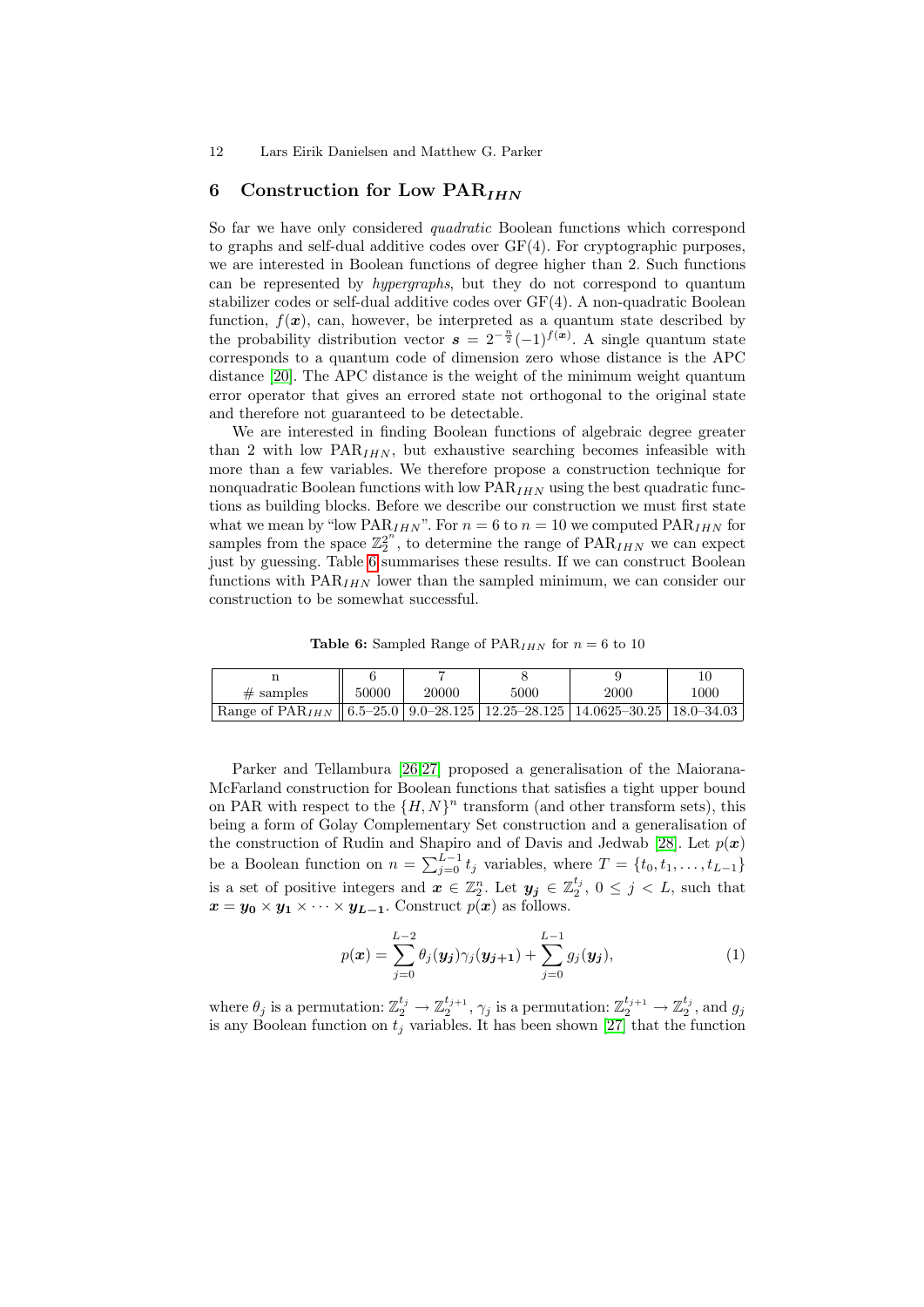$p(x)$  will have PAR<sub>HN</sub>  $\leq 2^{t_{\text{max}}}$ , where  $t_{\text{max}}$  is the largest integer in T. It is helpful to visualise this construction graphically, as in fig. 4. In this example, the size of the largest partition is 3, so  $PAR_{HN} \leq 8$ , regardless of what choices we make for  $\theta_j$ ,  $\gamma_j$ , and  $g_j$ .



Fig. 4: Example of Construction with  $\text{PAR}_{HN} \leq 8$ 

<span id="page-12-0"></span>Observe that if we set  $L = 2$ ,  $t = t_0 = t_1$ , let  $\theta_0$  be the identity permutation, and  $g_0 = 0$ , construction (1) reduces to the Maiorana-McFarland construction over 2t variables. Construction (1) can also be viewed as a generalisation of the "path graph",  $f(x) = x_0x_1 + x_1x_2 + \cdots + x_{n-2}x_{n-1}$ , which has optimal PAR with respect to  $\{H, N\}^n$ . Unfortunately, the "path graph" is not a particularly good construction for low  $\text{PAR}_{IHN}$ . But as we have seen, graphs corresponding to selfdual additive codes over  $GF(4)$  with high distance do give us Boolean functions with low  $\text{PAR}_{IHN}$ . We therefore propose the following generalised construction.

$$
p(\boldsymbol{x}) = \sum_{i=0}^{L-1} \sum_{j=i+1}^{L-1} \Gamma_{i,j}(\boldsymbol{y_i}) \Gamma_{j,i}(\boldsymbol{y_j}) + \sum_{j=0}^{L-1} g_j(\boldsymbol{y_j}),
$$
\n(2)

where  $\Gamma_{i,j}$  is either a permutation:  $\mathbb{Z}_2^{t_i} \to \mathbb{Z}_2^{t_j}$ , or  $\Gamma_{i,j} = 0$ , and  $g_j$  is any Boolean function on  $t_j$  variables. It is evident that  $\Gamma$  can be thought of as a "generalised adjacency matrix", where the entries,  $\Gamma_{i,j}$ , are no longer 0 or 1 but, instead, 0 or permutations from  $\mathbb{Z}_2^{t_i}$  to  $\mathbb{Z}_2^{t_j}$ . Construction (1) then becomes a special case where  $\Gamma_{i,j} = 0$  except for when  $j = i + 1$  (i.e., the "generalised adjacency matrix" of the "path graph"). In order to minimise  $PAR_{IHN}$  we choose the form of the matrix  $\Gamma$  a[cco](#page-12-0)rding to the adjacency matrix of a self-dual additive code over  $GF(4)$  with high distance. We also choose the "offset" functions,  $g_j$ , to be Boolean functions corresponding to self-dual additive codes over GF(4) with high distance. Finally for the non-zero  $\Gamma_{i,j}$  entries, we choose selected permutations, preferably nonlinear to increase the overall degree. Here are some initial results which demonstrate that, using (2), we can construct Boolean functions of algebraic degree greater than 2 with low  $PAR_{IHN}$  $PAR_{IHN}$  $PAR_{IHN}$ . (We use an abbreviated ANF notation for some many-term Boolean functions, e.g. 012, 12, 0 is short for  $x_0x_1x_2 + x_1x_2 + x_0.$ 

*Example 3*  $(n = 8)$ . Use the Hexacode graph  $f = 01, 02, 03, 04, 05, 12, 23, 34$ , 45, 51 as a template. Let  $t_0 = 3$ ,  $t_1 = t_2 = t_3 = t_4 = t_5 = 1$ . (See fig. 5.) We use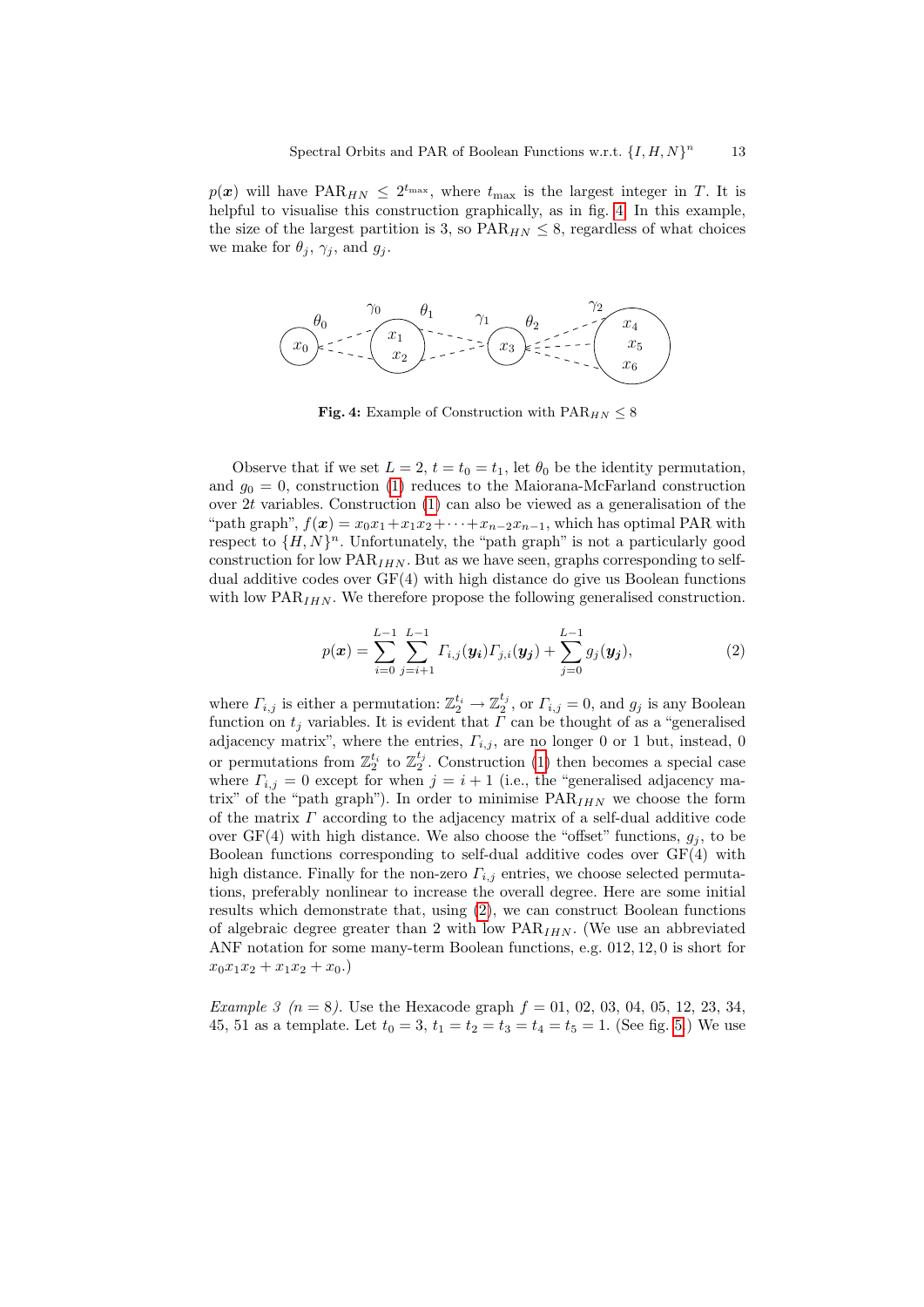the following matrix  $\Gamma$ .

|  |                                                                  |  | $\begin{pmatrix} 0 & 0 & 2 & 1 & 0 & 2 & 1 & 0 & 2 & 1 & 0 & 2 & 1 \\ 3 & 0 & 3 & 0 & 0 & 3 & 3 \end{pmatrix}$ |
|--|------------------------------------------------------------------|--|----------------------------------------------------------------------------------------------------------------|
|  |                                                                  |  |                                                                                                                |
|  | $\begin{array}{cccc} 4 & 4 & 0 & 4 \\ 5 & 0 & 5 & 0 \end{array}$ |  |                                                                                                                |
|  |                                                                  |  |                                                                                                                |
|  |                                                                  |  |                                                                                                                |
|  |                                                                  |  |                                                                                                                |

Let  $g_0(\mathbf{y_0}) = 01, 02, 12$  and all other  $g_j$  any arbitrary affine functions. Then, using (2) to construct  $p(x)$  we get  $p(x) = 0.23, 0.024, 0.025, 0.027, 0.01, 0.02, 1.2, 1.3,$ 14, 15, 16, 17, 34, 37, 45, 56, 67. Then  $p(x)$  has  $\text{PAR}_{IHN} = 9.0$ .



<span id="page-13-0"></span>Fig. 5: Example of Construction with low  $\mathrm{PAR}_{IHN}$ 

Example 4 ( $n = 8$ ). Use the Hexacode graph  $f = 01, 02, 03, 04, 05, 12, 23, 34,$ 45, 51 as a template. Let  $t_0 = 3$ ,  $t_1 = t_2 = t_3 = t_4 = t_5 = 1$ . (See fig. 5.) We use the following matrix  $\Gamma$ .

| $\varGamma =$ |  |  |  |
|---------------|--|--|--|
|               |  |  |  |
|               |  |  |  |
|               |  |  |  |
|               |  |  |  |

Let  $g_0(\mathbf{y_0}) = 01, 12$  and all other  $g_j$  any arbitrary affine functions. Then, using (2) to construct  $p(x)$  we get  $p(x) = 015, 016, 023, 025, 026, 027, 124, 125, 126,$ 127, 01, 04, 12, 13, 14, 15, 17, 24, 25, 27, 34, 37, 45, 56, 67. Then p(x) has  $\text{PAR}_{IHN} = 9.0.$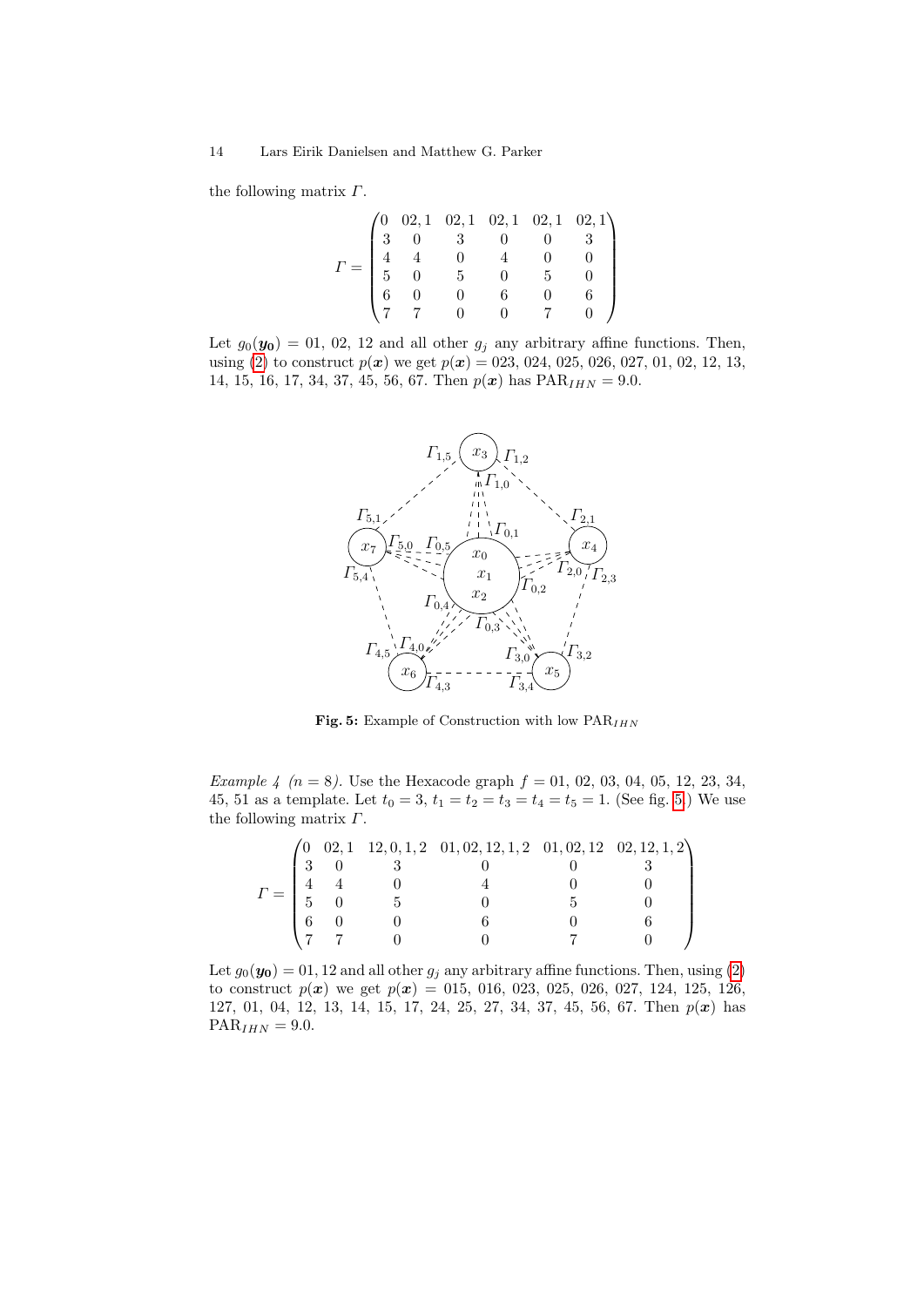Example 5 ( $n = 9$ ). Use the triangle graph  $f = 01, 02, 12$  as a template. Let  $t_0 = t_1 = t_2 = 3$ . (See fig. 6.) Assign the permutations

$$
T_{0,1} = T_{0,2} = (12, 0, 1, 2)(01, 2)(02, 1, 2),
$$
  
\n
$$
T_{1,0} = (34, 5)(35, 4, 5)(45, 3, 4, 5),
$$
  
\n
$$
T_{1,2} = (45, 3, 4, 5)(34, 5)(35, 4, 5),
$$
  
\n
$$
T_{2,0} = (68, 7, 8)(78, 6, 7, 8)(67, 8),
$$
  
\n
$$
T_{2,1} = (78, 6, 7, 8)(67, 8)(68, 7, 8).
$$

Let  $g_0(\mathbf{y_0}) = 01, 02, 12, g_1(\mathbf{y_1}) = 34, 35, 45, \text{ and } g_2(\mathbf{y_2}) = 67, 68, 78. \text{ Then, us-}$ ing (2) to construct  $p(x)$  we get,  $p(x) = 0135, 0178, 0245, 0267, 1234, 1268,$ 3467, 3568, 4578, 014, 015, 016, 017, 018, 023, 024, 025, 028, 034, 068, 125, 127, 128, 134, 145, 167, 168, 234, 235, 245, 267, 268, 278, 348, 357, 358, 378, 456, 457, 458, 468, 478, 567, 568, 578, 05, 07, 08, 13, 14, 17, 23, 25, 26, 28, 36, 37, 38, 46, 56, 58, 01, 02, 12, 34, 35, 45, 67, 68, 78. Then  $p(x)$  has  $\text{PAR}_{IHN} = 10.25$ .



Fig. 6: Example of Constructio[n w](#page-5-0)ith low  $\text{PAR}_{IHN}$ 

The examples of our construction satisfy a low  $PAR_{IHN}$ . Further work should ascertain the proper choice of permutations. Finally, there is an even more obvious variation of construction (2), suggested by the graphs of fig. 2, where the functions  $g_i$  are chosen either to be quadratic cliques or to be further "nested" versions of construction (2). We will report on this variation in a future paper.

# <span id="page-14-0"></span>References

1. Calderbank, A.R., Rains, E.M., Shor, P.M., Sloane, N.J.A.: Quantum error correction via codes over  $GF(4)$ . IEEE Trans. Inform. Theory 44 (1998) pp. 1369–1387 http://arxiv.org/quant-ph/9608006.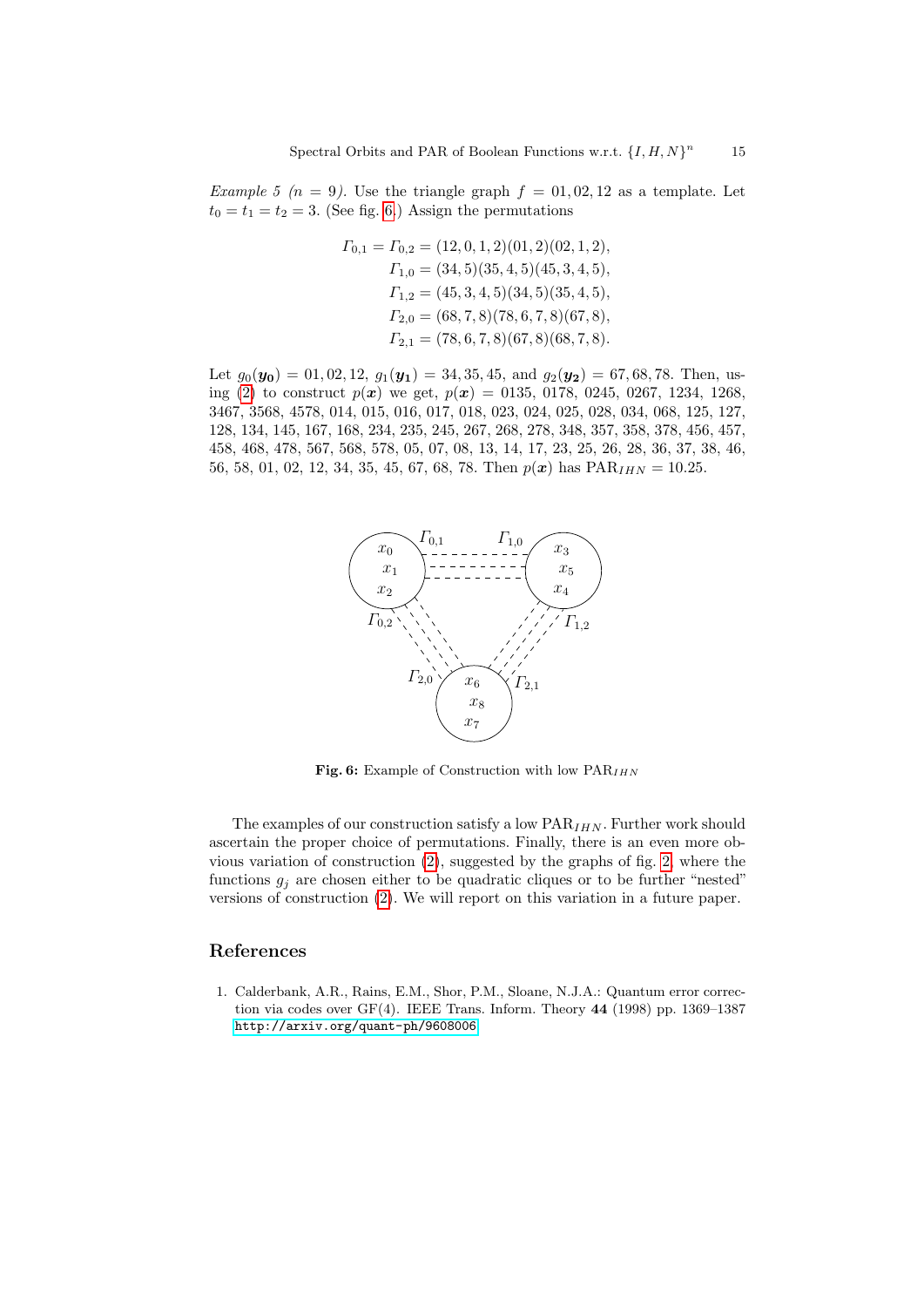- <span id="page-15-7"></span>[2. Rains, E.M., Sloane, N.J.A.: Self-d](http://arxiv.org/quant-ph/0307130)ual codes. In Pless, V.S., Huffman, W.C., eds.: Handbook of Coding Theory. Elsevier (1998) 177-294 http://arxiv.org/math/ 0208001.
- 3. Höhn, G.: Self-dual codes over the Kleinian four group. Mathematische Annalen 327 [\(2003\) pp. 227–255](http://www.research.att.com/~njas/sequences/) http://arxiv.org/math/0005266.
- <span id="page-15-0"></span>4. Hein, M., Eisert, J., Briegel, H.J.: Multi-party entan[glement](http://www.ii.uib.no/~larsed/vncorbits/) in graph states. Phys. [Rev. A](http://www.ii.uib.no/~larsed/vncorbits/) 69 (2004) http://arxiv.org/quant-ph/0307130.
- <span id="page-15-1"></span>5. Glynn, D.G., Gulliver, T.A., Maks, J.G., Gupta, M.K.: The geometry of additive quantum [codes. Submitted to Springer-Verlag \(2](http://arxiv.org/quant-ph/0012111)004)
- <span id="page-15-2"></span>6. Sloane, N.J.A.: The On-Line Encyclopedia of Integer Sequences. Web page (2004) http://www.research.att.com/~njas/sequences/.
- <span id="page-15-3"></span>7. Danielsen, L.E.: Database of self-dual quantum codes. Web page (2004) http: /[/www.ii.uib.no/~larsed/vncorbits/](http://homepage.mac.com/dglynn/.cv/dglynn/Public/SD-G3.pdf-link.pdf).
- <span id="page-15-4"></span>[8.](http://homepage.mac.com/dglynn/.cv/dglynn/Public/SD-G3.pdf-link.pdf) Schlingemann, D., Werner, R.F.: Quantum error-correcting codes associated with graphs. Phys. Rev. A 65 (2002) http://arxiv.org/quant-ph/0012111.
- 9. Grassl, M., Klappenecker, A., Rotteler, M.: Graphs, [quadrat](http://arxiv.org/quant-ph/0308151)ic forms, and quantum [codes. In:](http://arxiv.org/quant-ph/0308151) Proc. IEEE Int. Symp. Inform. Theory. (2002) p. 45
- <span id="page-15-15"></span>10. Glynn, D.G.: On self-dual quantum codes and graphs. Submitted to Elect. J. Combinatorics. http://homepage.mac.com/dglynn/.cv/dglynn/Public/ SD-G3.pdf-link.pdf (2002)
- <span id="page-15-5"></span>11. Van den Nest, [M., Dehaene, J., De Moor, B.: Graphi](http://arxiv.org/quant-ph/0107106)cal description of the action of local Clifford transformations on graph states. Phys. Rev. A 69 (2004) http: //arxiv.org/quant-ph/0308151.
- <span id="page-15-8"></span><span id="page-15-6"></span>12. Parker, M.G., Rijmen, V.: The quantum entanglement of binary and bipolar sequences. In Helleseth[, T., Kumar, P.V., Yang, K., eds.: Sequ](http://cs.anu.edu.au/~bdm/nauty/nug.pdf)ences and Their Applications, SETA'01. Discrete Mathematics and Theoretical Computer Science Series, Springer-Verlag (2001) Long version: http://arxiv.org/quant-ph/0107106.
- 13. Bouchet, A.: Isotropic systems. European J. Combin. 8 (1987) pp. 231–244
- 14. Bouchet, A.: Recognizing locally equivalent graphs[. Discr](http://iaks-www.ira.uka.de/home/grassl/QECC/TableIII.html)ete Math. 114 (1993) [pp. 75–86](http://iaks-www.ira.uka.de/home/grassl/QECC/TableIII.html)
- <span id="page-15-10"></span>15. McKay, B.D.: nauty User's Guide. (2004) http://cs.anu.edu.au/~bdm/nauty/ nug.pdf.
- [16. Gulliver, T.A., Kim, J.-L.: Circulant based extremal](http://www.ii.uib.no/publikasjoner/texrap/pdf/2004-285.pdf) additive self-dual codes over GF(4). IEEE Trans. Inform. Theory 50 (2004) pp. 359–366
- <span id="page-15-11"></span>17. Grassl, M.: Bounds on  $d_{min}$  for additive  $[[n, k, d]]$  QECC. Web page (2003) http: [//iaks-www.ira](https://www.cosic.esat.kuleuven.ac.be/nessie/reports/phase2/SBoxLin.pdf).uka.de/home/grassl/QECC/TableIII.html.
- <span id="page-15-12"></span>18. Riera, C., Petrides, G., Parker, M.G.: Generalized bent criteria for Boolean functions. Technical Report 285, Dep[t. of Informatics, Univers](http://www.ii.uib.no/~matthew/GenDiff4.pdf)ity of Bergen, Norway [\(2](http://www.ii.uib.no/~matthew/GenDiff4.pdf)004) http://www.ii.uib.no/publikasjoner/texrap/pdf/2004-285.pdf.
- <span id="page-15-13"></span>19. Parker, M.G.: Generalised S-box nonlinearity. NESSIE Public Documen[t, NES/DOC/UIB/WP5/020/A.](http://www.combinatorics.org/Surveys/ds1.pdf) https://www.cosic.esat.kuleuven.ac.be/ nessie/reports/phase2/SBoxLin.pdf (2003)
- <span id="page-15-14"></span>20. Danielsen, L.E., Gulliv[er, T.A., Parker, M.G.: Aperiod](http://arxiv.org/math/0209045)ic propagation criteria for Boolean functions. Submitted to Inform. Comput. http://www.ii.uib.no/  $\text{``matter/GenDiff4.pdf}$  (2004)
- 21. Radziszowski, S.P.: Small Ramsey numbers. Elect. J. Combinatorics (2002) pp. 1– 42 Dynamical Survey DS1, http://www.combinatorics.org/Surveys/ds1.pdf.
- 22. Arratia, R., Bollobás, B., Sorkin, G.B.: The interlace polynomial of a graph. J. Combin. Theory Ser. B 92 (2004) pp. 199–233 http://arxiv.org/math/0209045.
- 23. Aigner, M., van der Holst, H.: Interlace polynomials. Linear Algebra and its Applications 377 (2004) pp. 11–30

<span id="page-15-9"></span><sup>16</sup> [Lars Eirik Danielsen and Matth](http://arxiv.org/math/0005266)ew G. Parker